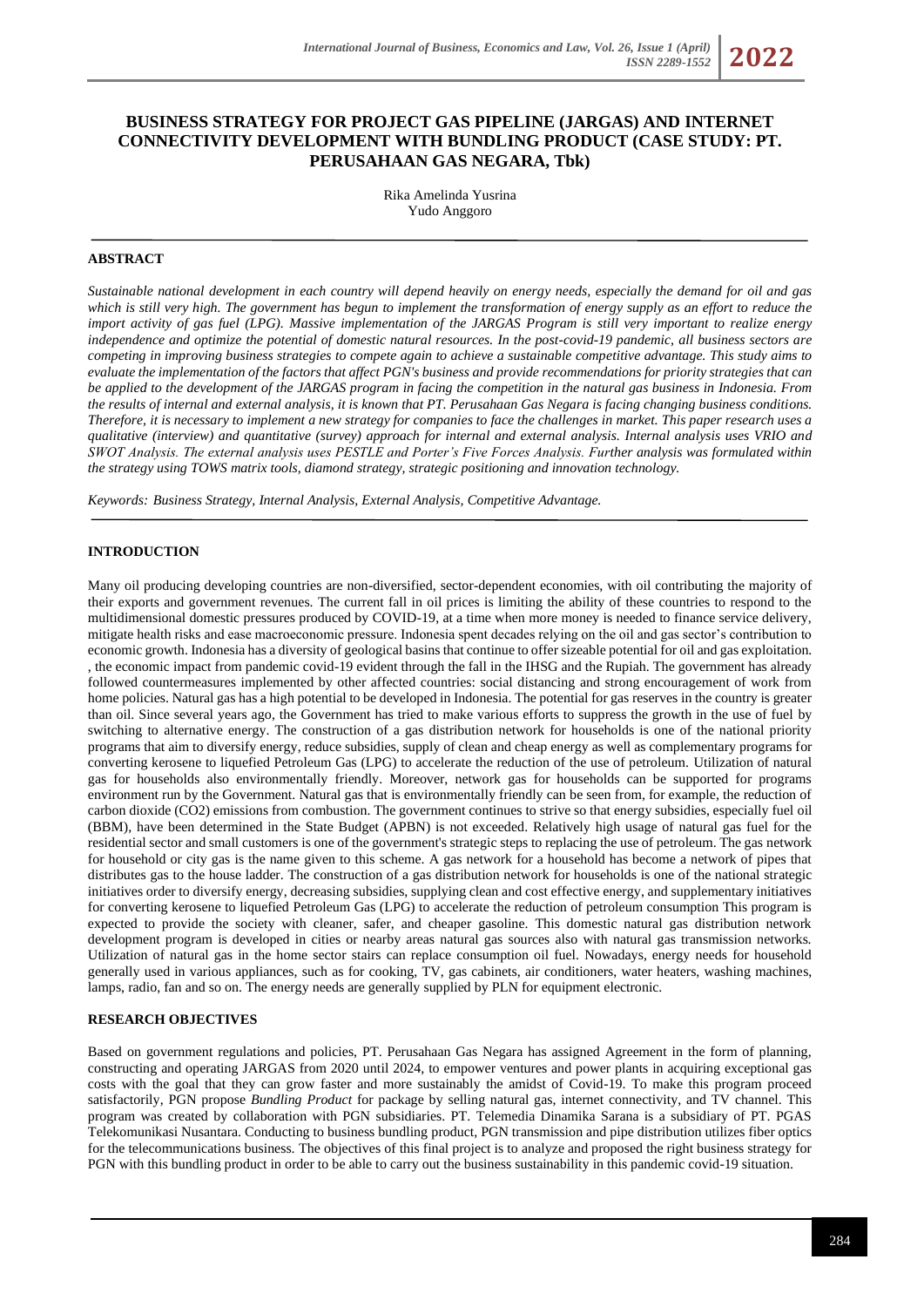## **LITERATURE REVIEW**

**Analysis, Formulation and Implementation:** In order to define the propose of business strategy that strengthen company to compete and win in the market, the author will use a conceptual framework using Strategic Management: Analysis, Formulation, Implementation Framework (Rothaermel F. T., 2016). AFI Strategy Framework is a model of strategic management that analyse how to develop strategy/structure relationship that helps the company to achieve and sustain competitive advantage in the long run. This research will focus on the two phases, environmental analysis for external  $\&$  internal analysis and strategic formulation for the business strategy for the company.

**Business Environment:** Internal Business Environment is a type of business environment that occurs within the company itself and has a high influence on business activities. This is important to the company's attention because it will affect the company's performance. The Internal Business Environment is divided into 3 parts, namely: resources, capabilities, and core competencies. In contrast to the internal business environment, the External Business Environment is a factor that occurs outside the company (Patil, 2020). The Internal Business Environment is divided into 3 parts, namely: resources, capabilities, and core competencies. In this research, the internal analysis will be conducted through the framework VRIO and SWOT while the external analysis will be conducted through Porter's Five Forces and PESTEL.

**Strategy Formulation**: Strategy formulation is the process of developing long term plans to deal effectively with environmental opportunities and threats. The formulation is important to guiding the force which all companies decision will be made (Alkhafaji, 2003). This framework give an understands in the current state and has a detailed analysis of their environment, their industry and themselves, they can start to look forward and consider the opportunities and threats that they may face. The strategic formulation in this research will be conducted through the business strategy framework using TWOS Matrix, Diamond Strategy, Proposed Business Model Canvas and Innovation Technology.

**Strategy Implementation:** Strategy implementation is the process of turning plans into action to reach a desired outcome. Essentially, it's the art of getting stuff done. The success of every organization rests on its capacity to implement decisions and execute key processes efficiently, effectively, and consistently. Strategy implementation is an iterative process of implementing strategies, policies, programs and action plans that allows a firm to utilize its resources to take advantage of opportunities in the competitive environment (Harrington, 2006).

**PESTLE:** According to (Rothaermel, Strategic Management, 2021), The PESTEL model is a simple technique to analyze, evaluate, and measure the important external factors and tendencies that could affect the company. These variables generate both possibilities and risks. PESTEL analysis involves analyzing related with market growth or decline, as well as the possibilities for a firm or organization.

**Porter's five forces:** Porter's Five Factors is a framework that identifies and analyzes the five competitive characteristics that affect any sector and assists in determining the industry's strength and weaknesses. Five Forces analysis is frequently used to define company strategy by identifying an industry's structure. According to (Porter, 1980), Porter's framework may be used to any sector of the economy to better analyze industry competitiveness and increase a company's long-term profitability. Five Forces analysis can be used to guide business strategy to increase competitive advantage. The five forces are competition among competitors, threat of entry, threat of substitution, bargaining power of buyers, and bargaining power of suppliers.

**SWOT Analysis:** SWOT analysis (Strengths, Weaknesses, Opportunities, and Threats) is a framework used to analyze a company's competitive position in order to generate strategic planning. SWOT study focuses on understanding both internal and external factors. (Kenton, 2021). With this analysis, the company's competitive position and prospects can be known in the future, so that a strategy can be formulated and implemented so that the company achieves its goals (Rangkuti, 2018).

**VRIO Analysis:** VRIO analysis is an internal analysis that helps businesses identify the advantages and resources that give them a competitive edge. The VRIO framework is a four-pronged review of an organization's resources and metrics of long-term performance. It focuses on four primary factors: value, rarity, imitability, and organization (Grant, 2014)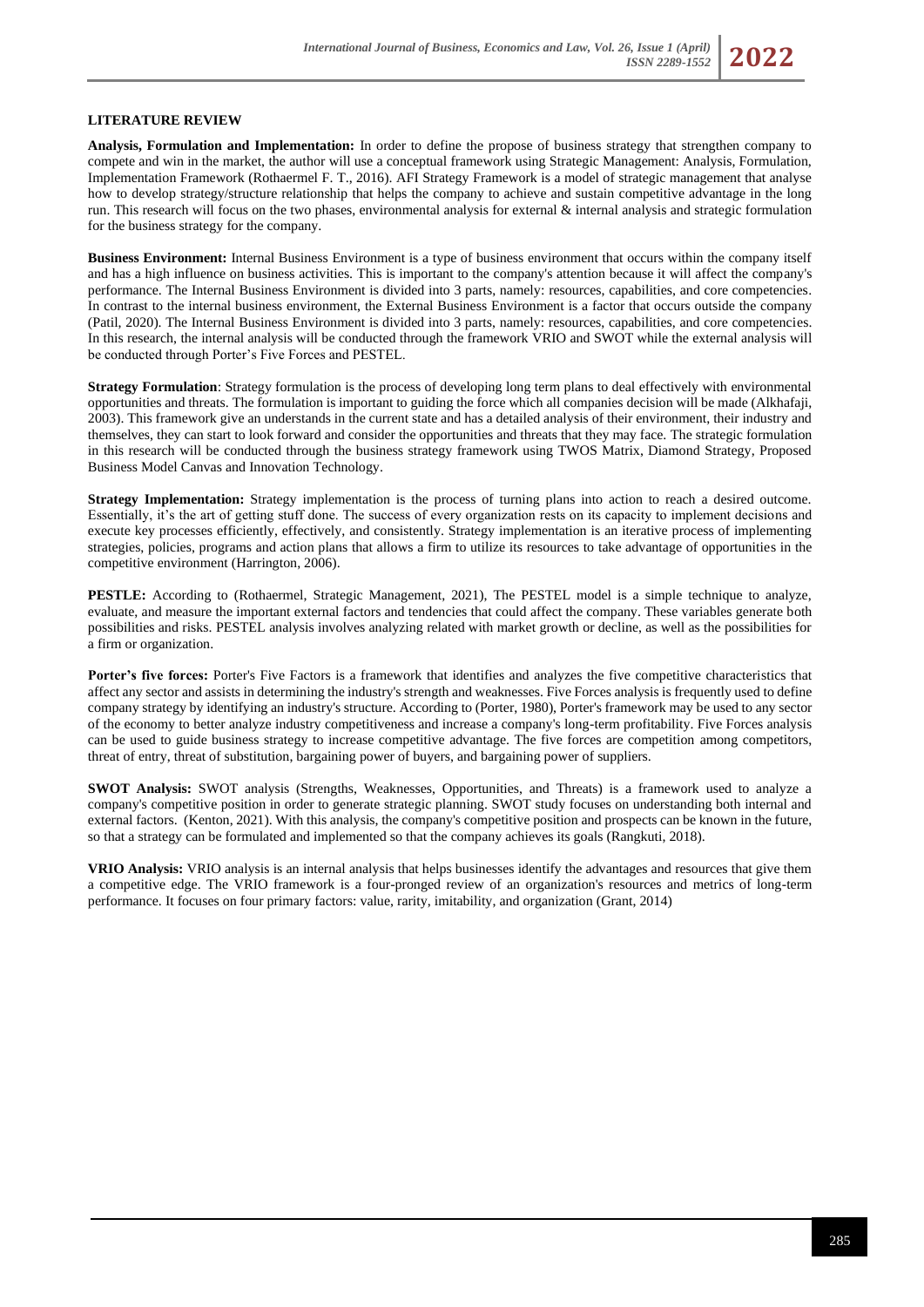### **METHODOLOGY**



**Figure 1. Conceptual Framework**

The research begins with backgrounds to provide context to the information discussed through the research paper. Second, problem identification to identify what is the main cause in this issues, and continue with the framework which will be explain with Internal analysis using VRIO), External analysis using PESTLE and Porter's Five Forces) and also Both of External and Internal analysis using SWOT. After knowing what internal and external problems occurred, this research will give the strategies that can be implemented using the TWOS Matrix Framework, Diamond Strategy, Strategic Positioning, and Innovation Technology. After define the strategy, in the last chapter will explain about the conclusion and implementation plan to summarize the findings obtained this research and will be answer the questions of research questions. For data collection for the reference to this research will come from various sources, internal information obtain from PT. Perusahaan Gas Negara and PT. Telemedia Dinamika Sarana management like interviews with several employees who have capabilities and authority with each topics of analysis and external information obtain from conducting surveys in the form of distribute questionnaires with the customer who experienced and already using JARGAS. Interview are completed by the interviewer based on what the respondent says. All informants are related and have capabilities with each topics in order to JARGAS Program and Internet Connectivity. 3 informant from PT. Perusahaan Gas Negara and 1 informant from PT. Telemedia Dinamika Sarana. The survey conduct with the questionnaires of this research are from external perception and also presented in an open-ended questionnaire form, so the respondent can fill the answers based on their opinion about using JARGAS. The result of quantitative will provide customer response and reaction about this products if it will be implemented in JABODETABEK. The whole population for this questionnaire is a customer who already using JARGAS Program. The questionnaire was distributed online through social networks (WhatsApp) and social media (Instagram) and calculated using Slovin Formula.

#### **RESULT AND DISCUSSION**

### **PESTLE Analysis**

For *the political factors*, the government of Indonesia aims to limit the country's gas exports in an attempt to ensure domestic supplies while encouraging usage of natural gas as a fuel source for industrial and personal consumption. Oil and gas comprises upstream and downstream activities. The Indonesian government is expected to divert more LNG cargoes from national oil company Pertamina for domestic use to combat energy shortages in 2022 and launch a carbon tax for its coal-fired power sector in April. *For the economic factors*, the pandemic had a tremendous impact on the world economy and the countries affected. the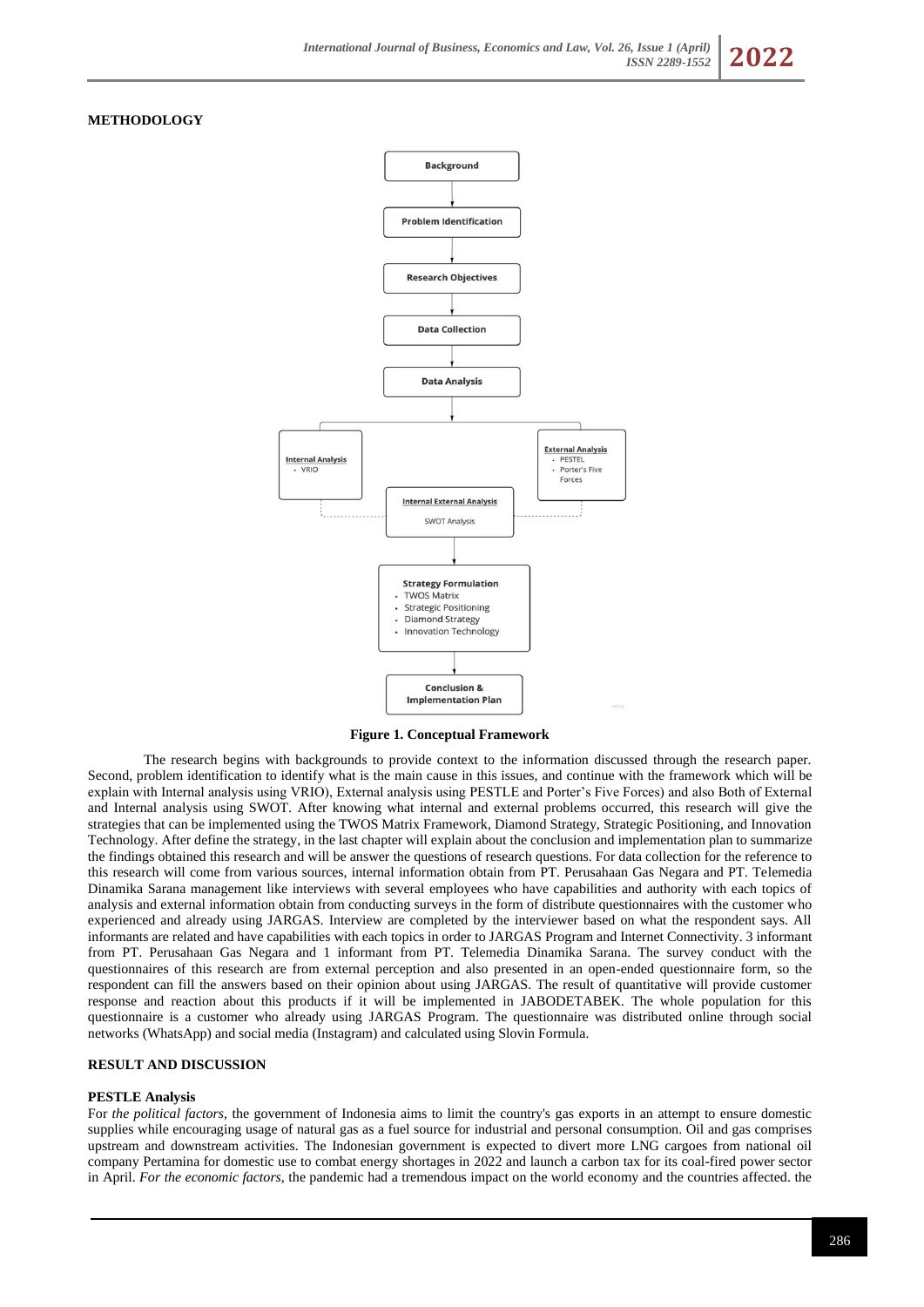



**Figure 2. Public Interest & Social Trend of Customer**

*For technological factors*, this pandemic covid-19 give an opportunity for this program to generate their revenue, because high number of internet usage. In addition, technology that is currently developing rapidly will still depend on internet connectivity for the next few years. The internet is an important key for carrying out activities in this sophisticated era. What's more, at this time of covid-19, internet usage is increasing rapidly, many people are using and installing more than one Wi-Fi router connection at home due to increased usage such as working from home, schooling from home, doing business from home that requires sufficient Wi-Fi to accommodate. With the development of this technology, it provides a great opportunity for PGN, especially in developing and selling this product bundling. Internet usage in Indonesia is increasing and people who have subscribed to JARGAS will be interested in using internet connectivity and tv which is already provided in one package by PGN. This product bundling actually provides convenience for the community and will not eliminate PGN's core business, namely gas sales. *For legal factors*, Distribution of pipeline gas for Household (JARGAS) will develop rapidly in accordance with the Government program of the Republic of Indonesia, President Pak Joko Widodo and Vice President Pak Maaruf Amin from 2019 to 2024. This vision will be focused on the APBN with the target for development is the household sector and the last for environmental factors, in power plants, natural gas emits 50 to 60 percent less carbon dioxide (CO2) than regular oil or coal-fired power plants. It also emits greenhouse gases with a lower life cycle into the atmosphere. *For the environmental factors*, based on the renewable energy program is being proposed by Pertamina, this program is to reduce CO2 emissions and prevent the impact of climate change, in 2050 fossil fuel plants will be limited. Therefore, Natural Gas as a fuel with the lowest CO2 emissions relative to coal and oil will be prioritized as a generator that is more environmentally friendly.

### **Porter's Five Model**

With the oil and gas law which provides opportunities for business actors to do business in the natural gas sector through pipelines as well as CNG or LNG, it can be said that the power of new-entrants for the gas distribution industry give rise to many new competitors who will compete in gas prices. and customer service. This entrants that PGN faces from this bundling program is the length of the pipeline construction process from procurement contracts to usage poses a challenge for PGN to digitize the development process. The ability of suppliers to determine trade terms that benefit both parties is strongly influenced by the following elements of the industry structure: differentiation of inputs, switching costs of supplier and firms in the industry, presence of substitute inputs, supplier concentration, importance of volume to supplier, cost relative to total purchases in the industry, impact of inputs on cost or differentiation, threat of forward integration. The customers of household who using JARGAS is important to the business in the long term because to generated the sales revenue by offering the company's products to buyers. Buyers' negotiating stance against enterprises that offer products and services is defined by two factors: bargaining leverage and price sensitivity. PGN's supplier is the largest gas producer with a high bargaining position. Oil and renewable energy in the future as a substitute for current gas because the use of oil and renewable energy can be done on a switching basis. however, oil prices are not as competitive as gas. Oil prices are determined by international conditions.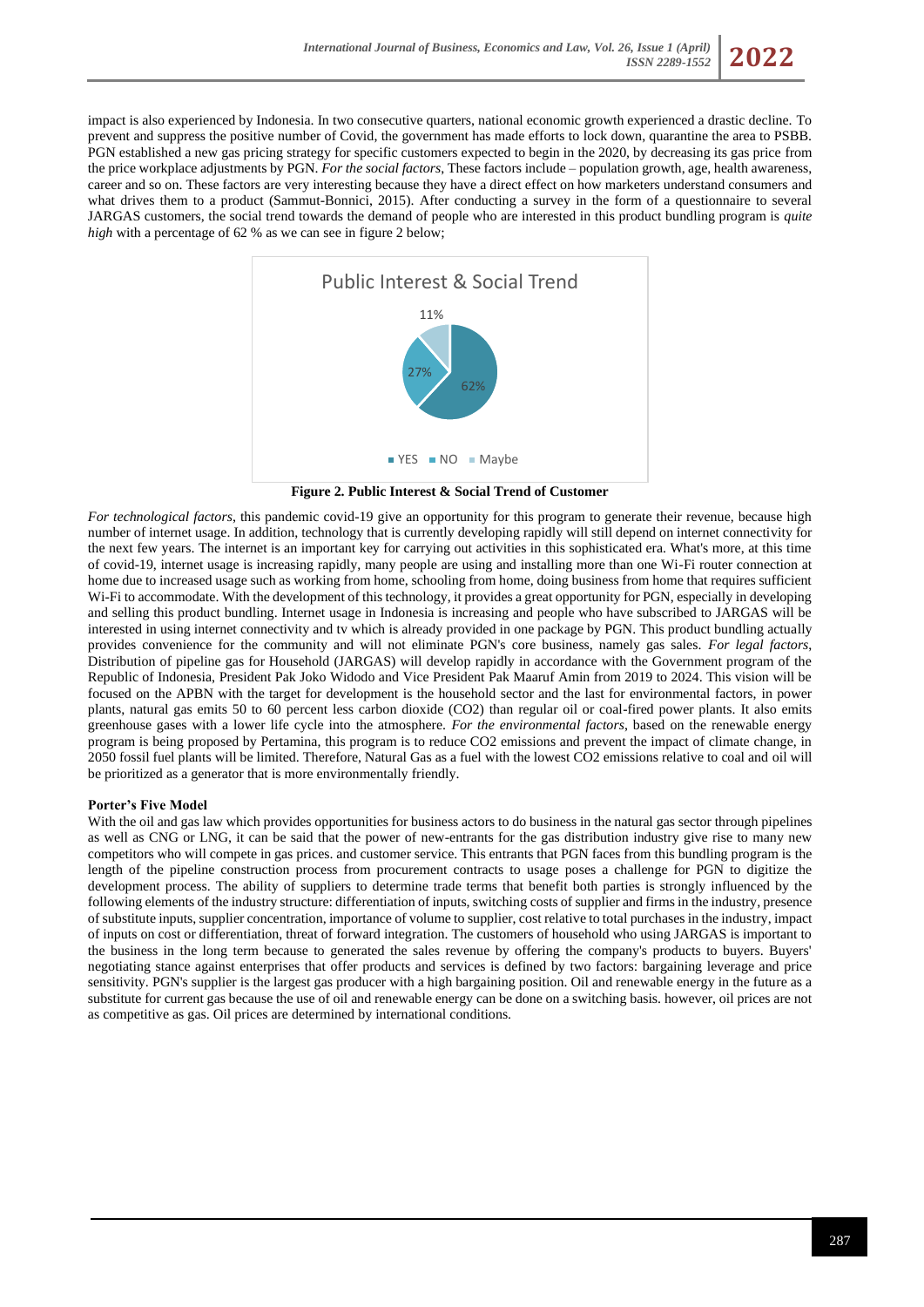### **SWOT Analysis**

#### **Table 1. SWOT Analysis**

| <b>Strengths</b><br>PGN have a uniqueness product<br>To possess business within the value chain of natural gas<br>To possess massive and vast unfold assets and<br>infrastructure<br>Easy pay for gas transactions and cheaper than LPG Gas<br>Integrated IT with high technology<br>Organizational structure are accommodates businesses on<br>the natural gas price chain                       | Weakness<br>High Dependencies to Gas Supplier<br>Infrastructure development regulation<br>Section of infrastructure business is<br>restricted margin |
|---------------------------------------------------------------------------------------------------------------------------------------------------------------------------------------------------------------------------------------------------------------------------------------------------------------------------------------------------------------------------------------------------|------------------------------------------------------------------------------------------------------------------------------------------------------|
| Opportunity<br>The demand for gas that continues to increase every year<br>will increase gas sales, especially in Jargas program for<br>household<br>Government policy on environmentally friendly<br>opportunities for PGN's business development<br><b>Technology Innovation</b><br>COVID-19 as an opportunity for Internet Connectivity<br>Provider Companies<br>Digitalization (Big Data, AI) | <b>Threats</b><br>Lack of natural gas supply;<br>Competitions are ready to take overmarket.<br>Renewable energy                                      |

#### **VRIO ANALYSIS**

PGN has a strong market share which is valuable to the operations of the company. The bundling product (JARGAS & Internet Connectivity) are highly differentiated and will be useful assets. The employees of the company are highly trained and skilled with good knowledge management. Perusahaan Gas Negara has four criteria from the VRIO framework model. The criteria are valuable, rare, imitate, and organize it makes PGN on *Sustainable Competitive Advantage.* With a sustainable advantage position, it will be easier to sell and provide services and product markets for customers because PGN knows what customers want and needs beside natural gas they also provide their business with internet connectivity. It will also create customer loyalty for PGN end users. Competitive advantage refers to factors that allow PGN to produce goods or services better or more cheaply than their competitor with combined selling natural gas and internet connectivity for household. As we know, natural gas is more cheaper than LPG so many households who will feel the ease of cooking using natural gas.

#### **STRATEGY FORMULATION**

The first tool used for strategy formulation in this chapter is the TOWS Matrix analysis, which is used to design a strategy based on pairing internal environment (by Strength and Weakness) and external environment (by Opportunity and Threats). PGN using this strategy to preserve the market leadership position through efficient their value chain management by using the backbone of they have for the internet connectivity. PGN also use concentrate of marketing, whereas the company produced products with competitive price for the bundling product (natural gas + internet connectivity) for specific group of people (household and family). This strategy will give benefit for PGN such as expanding the customer base, encouraging consumption and achieving sales targets by emphasizing the product affordability and accessibility. Product differentiation strategy (differentiation), which encourages companies to be able to find their own uniqueness in the target market. The uniqueness of the product (goods or service) that is put forward allows a company to attract the greatest interest from its potential consumers. PGN strategic objective of using this strategy is to differentiate by embedding the innovation and address the consumers' growing concerns. PGN is focusing using the *differentiation* as its generic strategy for competitive advantage. It involved unique products offered to many market segments with their new package bundling product for the household. PGN has grown become the biggest state owned gas company because its services development that including business to business. The combination of the *differentiation and cost leadership* has helped PGN build a strong and loyal company. In its implementation, especially in medium and large scale companies, the focus strategy is integrated with one of two other generic strategies: a low cost strategy or a product characteristic differentiation strategy. This strategy is commonly used by "niche market" suppliers (a special segment in a particular market; also known as a market niche) to meet the needs of a particular product or service.

#### **BUSINESS STRATEGY**

Arena in this business strategy is product categories that PGN provide is bundling product (Natural gas + internet connectivity). PGN will collaborate with their affiliation (PGNCOM and TDS) to realize government programs (JARGAS for household) with this product differentiation. PGN industrial area is both existing and newly developed where the owner or manager of an industrial area or other business entity builds natural gas infrastructure to enable to provide natural gas energy facilities to its tenants in the region or zone. PGN support government and accept the regulation about JARGAS APBN to support the fulfilment of natural gas energy needs in household, including the allocation of gas for energy security and development of natural gas infrastructure. This bundling products have a uniqueness business because customers can get natural gas and internet connectivity at the same time. It will give convenience for end users especially household with this certain pandemic condition. This product provide unique value